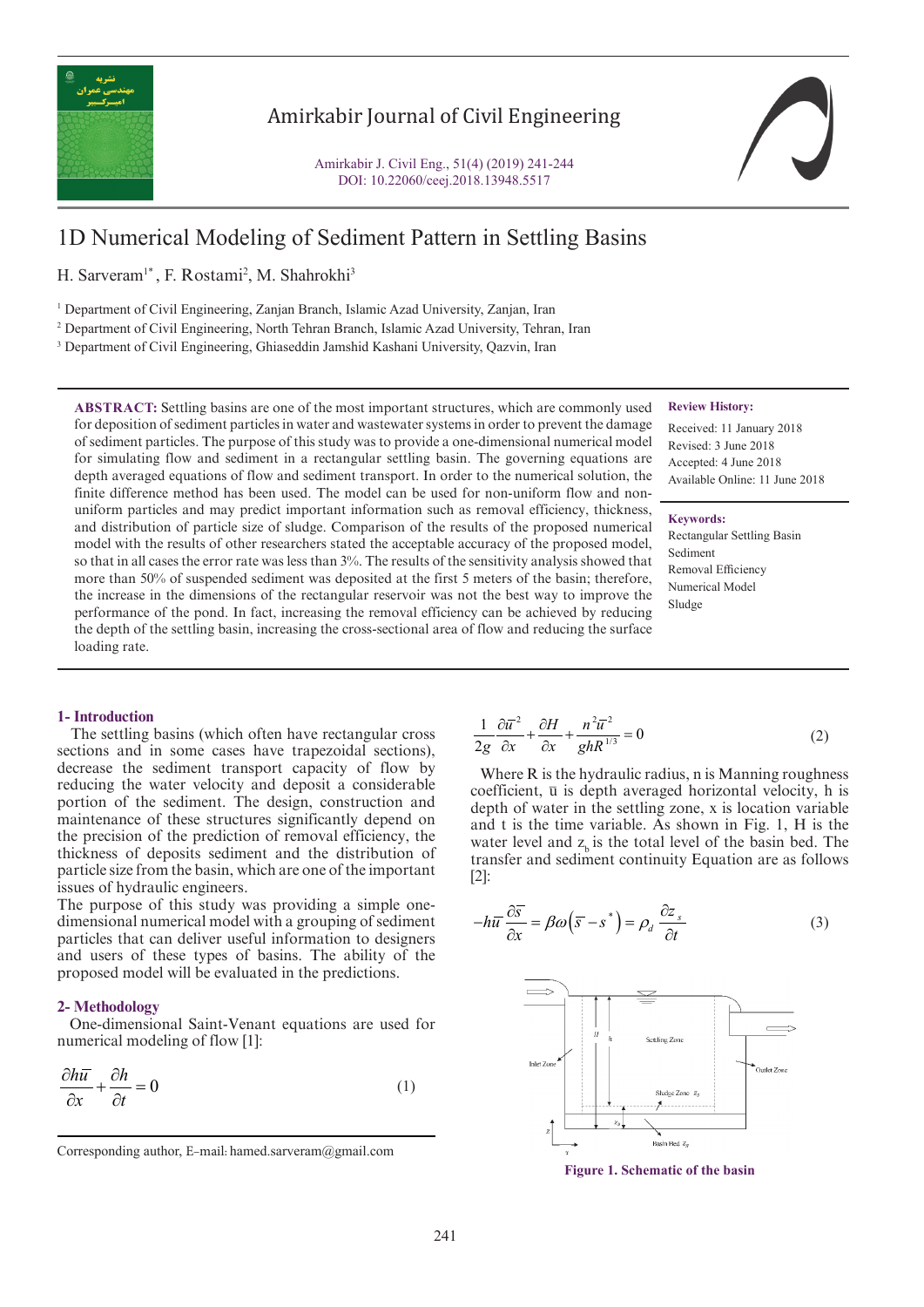Where  $z_s$  is the sediment thickness settled in basin bed, S is the cross-sectional depth averaged of the sediment concentration, β is the ratio of the sediment concentration of the bed to the depth averaged sediment concentration at the cross-section, ω is the average deposition velocity of the sediment and s\* is average sediment transport capacity [2]. Equation (2) can be solved by using a finite difference discretization as below: \_

$$
H_{i+1} - H_i + \frac{Q^2}{2gB^2} \left( \frac{1}{h_{i+1}^2} - \frac{1}{h_i^2} \right) +
$$
  

$$
\frac{\Delta x Q^2 n^2}{2gB^2} \left( \frac{1}{h_{i+1}^3 R_{i+1}^{1/3}} + \frac{1}{h_i^3 R_i^{1/3}} \right) = 0
$$
 (4)

Where i is the node number,  $\Delta x$  is the spatial step between the nodes, Q is the constant flow of the inlet and B is the width of the rectangular basin. The water level at the outlet can be determined at the design phase. Consequently, the water level for each node along the length of the rectangular settling basin could be calculated by moving backwards from the output to the input. In the initial time step, the profile of the water depth was equal to the water level profile. After calculating the first time step, the water depth profile returned to the start of the calculation loop. For the next step, the depth profile of the water was corrected using the thickness of deposited sediment calculated in the previous step. This computational loop was repeated until the final time step is reached.

 In the next step, by integrating Equation 3 along the flow from the input to the outlet, the suspended sediment concentration at the next section  $(i + 1)$  at the time step j for each group (p) can be calculated as follows:

$$
\overline{S}_{i+1,p}^{j} = \left(1 - \frac{\Delta x \beta \omega_p}{q}\right) \overline{S}_{i,p}^{j} + \frac{\Delta x \beta \omega_p}{q} S_{i,p}^{*j} \tag{5}
$$

Where q is the flow rate in unit width,  $\bar{s}_{i,p} = s_p \bar{s}_i$  and  $s_{i,p}^* = s_p^*$  s<sup>\*</sup><sub>i</sub> are the percentage of the group particle (p) in the sediment transport capacity. After the same calculation process was applied to all particle groups at time step j, the results were stored for use for subsequent computational steps. The total suspended sediment concentration at section i can be determined by summation the suspended sediment concentrations of all groups at the same section. By determining the above parameter, the thickness of the sludge, the sludge sediment distribution (SSD), the particle size distribution (PSD) in the outflow stream, and finally the important parameter of the efficiency of removal (RE) of the basin can be obtained.

#### **3- Results and Discussion**

 As the first verification, the results of the proposed model were compared with the model of Swamee and Tyagi [3]. In the model, the removal efficiency for the rectangular settling basin was considered 85% that in order to achieve this number, the length of the basin was calculated 38 m. According to the proposed model, to achieve the removal efficiency of 85% with the same width of the basin, the length of the basin should be 39 m, which has a slight difference with the results of the Swamee and Tyagi model [3].

 For the second verification, the input data of the proposed model was selected from the Guo model [4]. Figure 2 showed that the removal efficiency of the Guo model and the proposed model are very close to each other, with an error less than 1%. According to the Figure 2, more than 50% of suspended particles were deposited in the first 5 m of the deposition area; hence, increasing the length of the settling basin was not appeared economical for improvement of the overall removal efficiency.



**Figure 2. Removal efficiency along the length of basin.**

 In order to the sensitivity analyze of the model, the effects of key parameters of detention time (T), overflow rate  $(q_v)$  and basin dimensions on total removal efficiency were evaluated. The results showed that under constant detention time and constant volume of the basin, total removal efficiency were reduced by increasing the overflow rate. For cases where the flow rates were the same, the removal efficiency was roughly equal and the lengths of the basin and detention time were not important. Therefore, increasing the dimensions of a rectangular sedimentation basin was not an effective and economical way to increase the removal efficiency. In the constant water depth and the width of the basin, the removal efficiency was increased by increasing the length of the basin. Furthermore, for the fixed surface area of the basin, the removal efficiency had an inverse relationship with the depth of water, so reducing the depth of the sedimentation basin was not effective on the efficiency, but reduces the required cost and space. It seems that the effect of water depth on the efficiency of the basin is more important than the length of the settling zone.

#### **4- Conclusions**

 In this research, a one-dimensional numerical model was presented to simulate suspended sediment transport in a rectangular sedimentation basin. The depth averaged flow equation along with the sediment transport equations were employed to construct the proposed model. The finite difference approximation was also utilized to solve the governing equations. In order to validate the proposed model, Swamee and Tyagi model [3] and the Guo model [4] were used. The results are briefly summarized below:

The length of the basin in the removal efficiency of 85% of the Swamee and Tyagi model and the proposed model were close to each other with an error of about 2.5%, indicating the accuracy of the proposed model results.